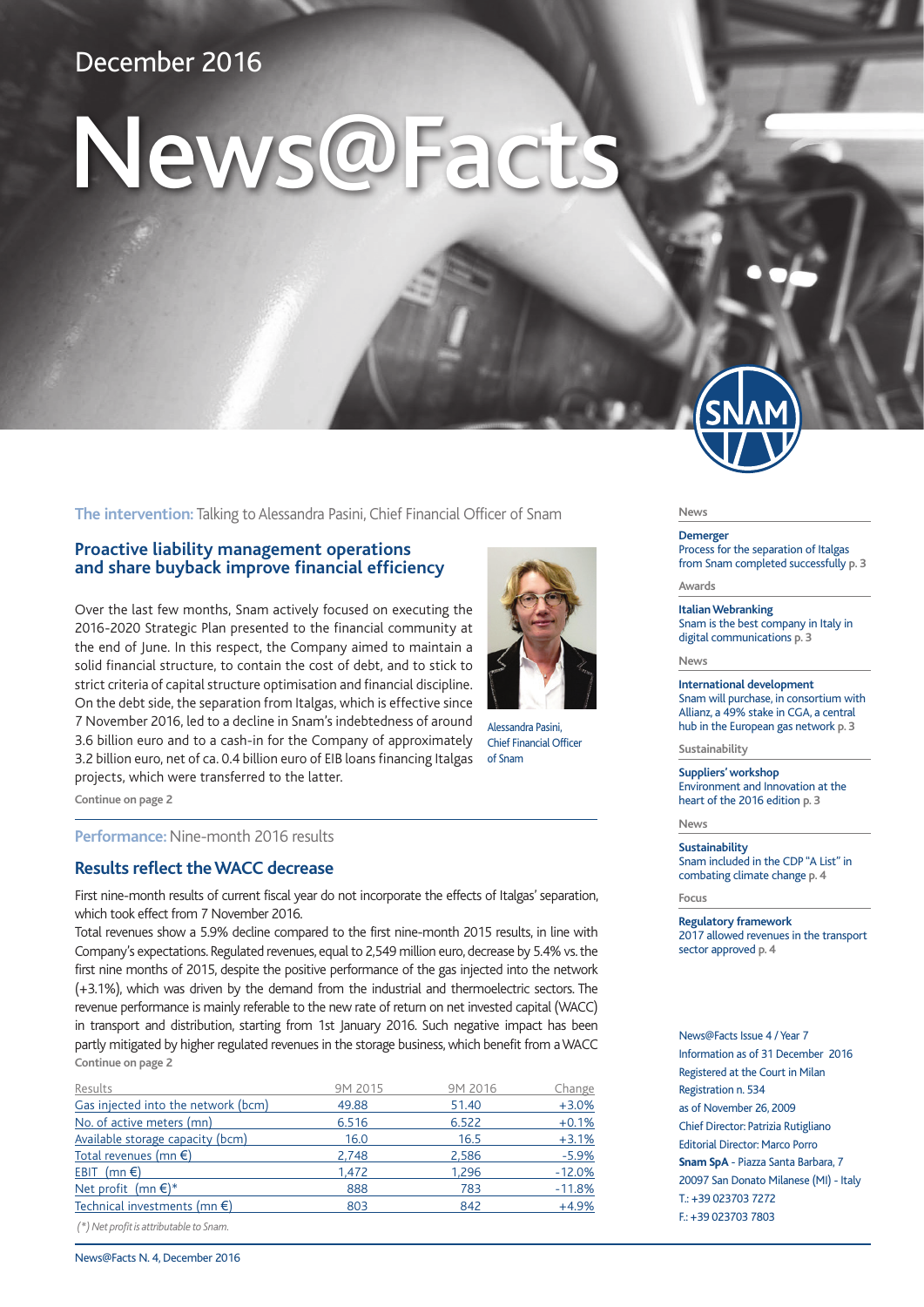The demerger did not change the credit standing of the Company, which remains at the investment grade level, being rated BBB by S&P, Baa1 by Moody's, and BBB+ by Fitch, a notch above the Italy's rating from the first two agencies.

Following the demerger, Snam has rebalanced and reshaped the structure of its liability assets. With this aim, the Company has taken action on two different sides.

On the one hand, through a Liability Management operation, the largest in Europe to date – by repurchasing on the market approximately 2.75 billion euro bonds and issuing, at the same time, two new bonds for an overall amount of 1.75 billion euro. On the other hand, by launching a share buyback programme, consistently with the resolution of the Shareholders' Meeting held in August 2016. Let us first comment on the Liability Management operation.

Through a repurchase procedure defined as *Intermediated Tender Offer,* the same already used in November last year (when Snam was the first Italian corporate issuer implementing such arrangement), between 10 and 17 October 2016, Snam bought back on the market 10 outstanding bonds, for a total nominal value of 2.75 billion euro, with an average coupon of around 3.3% and a residual term of approximately three years. The buyback led to a disbursement of about 3.1 billion euro, financed partly through two 1.75 billion euro bonds, issued in October (average coupon of 0.625% and average term of around 8.3 years) and partly through available banking credit lines.

Exploiting a particularly favourable market momentum, with interest rates at their historic lows, under its 10 billion euro EMTN programme, Snam succeeded in launching two fixed rate issues; the first one with 1.25 billion euro nominal value, annual coupon of 0.875% and 10 year term; the second one with 0.5 billion euro nominal

value, annual coupon of 0% and four-year term, representing the bond with the lowest coupon ever issued by an Italian Company. As mentioned above, the proceeds of both issues financed the buyback of the bonds previously issued by the Company. The demand for the two newly issued bonds, coming from high-profile European institutional investors, resulted in being twice higher than the offered amount.

Coming to the strategic reasons for the Liability Management exercise presented above, we think that the Company has achieved the following goals:

- Reshape the financial structure of Snam, in terms of both size and mix of technical features,
- Exploit the favourable market environment, characterised by yields at historic lows and abundant liquidity, anticipating the refinancing exercises of the coming years and reducing the resulting risks,
- Increase the average maturity of mediumto-long term debt of Snam (which moved from ca. 4.4 years to ca. 5.4 years following the operation), smooth the debt maturity profile and proactively manage future expiring terms (let us remember that, following such operation, bond debt to be refinanced in 2017 is around 0.5 billion euro, compared to the pre-LM level of 1 billion euro),
- Anticipate the declining trend of debt cost starting from 2017, with the aim of protecting the future financial outperformance of the Company,

#### **FEATURES OF THE TWO BONDS ISSUED IN OCTOBER 2016**

**Amount:** 1,250 million € **Listing Market:** Luxembourg Stock Exchange **Maturity:** 25 October 2026 **Annual coupon:** 0.875% **Re-offer price:** 99.506 **Spread:** 50 basis points over the reference mid-swap rate

**Amount:** 550 million € **Listing market:** Luxembourg Stock Exchange **Maturity:** 25 October 2020 **Annual coupon:** 0% **Re-offer price:** 99.705 **Spread:** 20 basis point over the reference mid-swap rate

#### **Performance:** Nine-month 2016 results

increase for the year 2016 compared to 2015, while also reflecting the contribution of the entry into operations of the first facilities of the new Bordolano site.

The 12.0% decrease shown by consolidated EBIT in the first nine months of 2016 was due, in addition to lower revenues, also to the 3.4% increase in operating costs. This increase is attributable to expenses connected to the transaction for the separation of Italgas, to the dynamics of the provisions for risks and charges, as well as to higher depreciation, referable to new infrastructure entering into operations. From a business perspective, the decline in consolidated EBIT reflects a 12.7% decrease in the transport business and a 19.5% decline in distribution, partly compensated by the 8.3% increase recorded in storage. In the first nine months of 2016 net profit is 783 million euro (-11.8%): a decrease mainly deriving from lower (-12.0%) EBIT, partly offset by the decline (-7.9%) in net financial charges, due to cheaper cost of debt, and from the 11.6% decrease in income taxes, as a result of lower pre-tax profit. Free Cash Flow reached 669 million euro, thanks to the strong generation of operating cash flow, equal to 1,686 million euro, and largely exceeding the funding needs for technical investments (1,017 million euro). As of 30 September 2016, net financial debt, after the dividends' payment of 875 million euro, amounts to 14,019 million euro: a 240 million euro increase compared with 31 December 2015, while a 158 million euro decrease in comparison with 30 June 2016.

is presently awarding our choice. Now, let us briefly comment on the share buyback. On 7 November 2016, date from which the separation is effective, Snam has launched the share buyback programme, by charging an intermediary to proceed to the possible purchase in full independence over the following four months. The Programme was approved at the Extraordinary Shareholders' Meeting held on 1st August 2016, for a maximum amount of 500 million euro and up to the limit of 3.5% of post-separation Snam's share capital equal to 2,735,670,475.56 euro, with the authorisation to execute it within 18 months from the effective date of the demerger. On 7 December, Snam has changed the mandate conferred for the first part of the buyback programme, switching to an *enhanced buyback agreement* with the aim of optimising the cost of the actual

• Prevent the potential effects of relevant political and macroeconomic events: actually, the recent increase in interest rates and credit spreads, which has suddenly occurred in the last two months of 2016,

buyback. Following the share purchases, and considering the treasury shares already held, on 31 December 2016 Snam holds no. 29,905,180 treasury shares, equal to 0.85% of the share capital.

The use of the share buyback provides Snam with further flexibility in optimising the capital structure and represents an effective support to total shareholder return.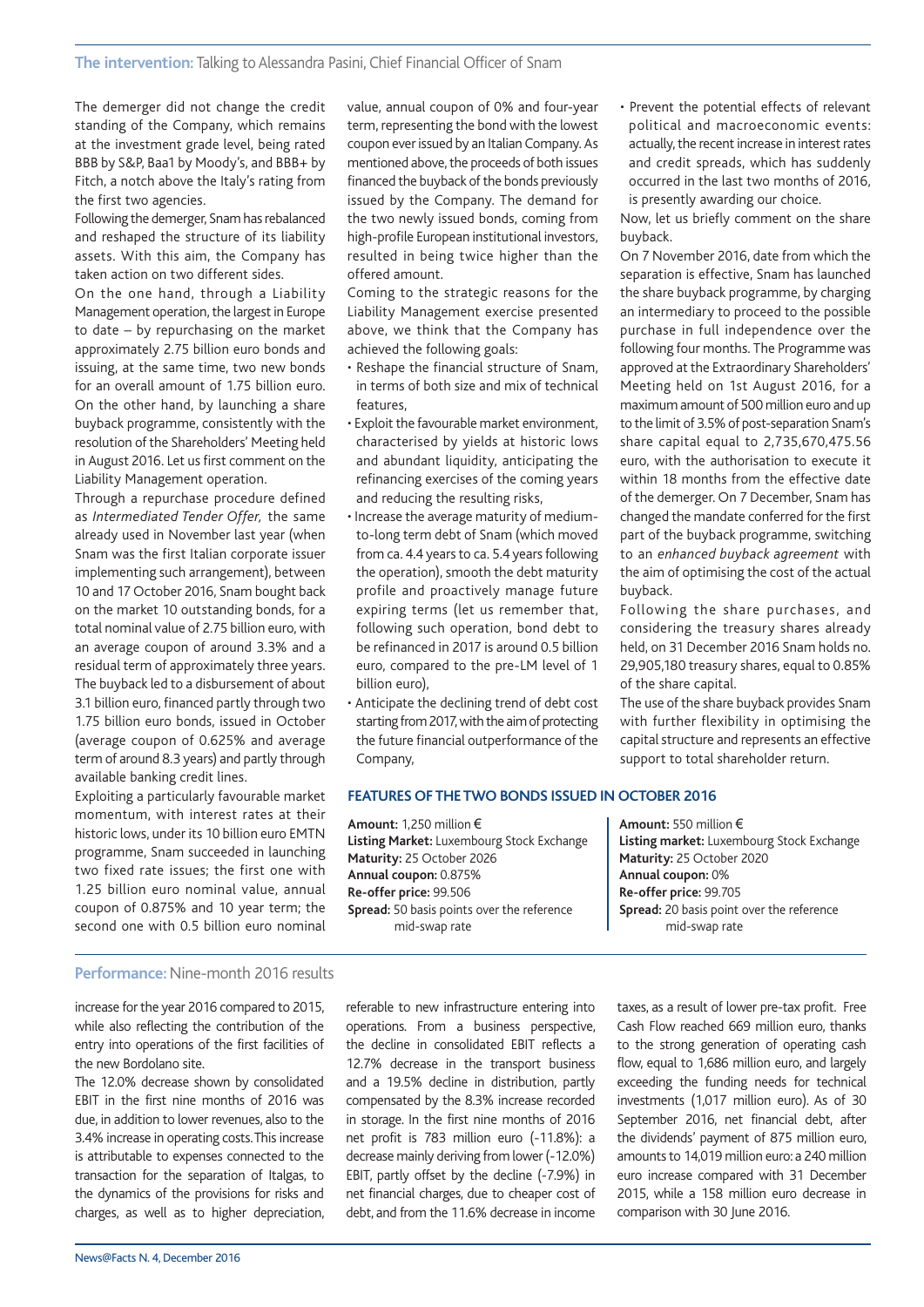#### **News:** Demerger

# **Process for the separation of Italgas from Snam completed successfully**

On 7 November, first Italgas trading day and effective date of the Snam's demerger, the process that led to the separation of the distribution business ended.

As a result of the demerger, each Snam shareholder has become owner of



two distinct shares that represent two different businesses: the Italgas shares have been assigned to Snam shareholders on the ratio of one Italgas share for every five Snam shares held.

Snam retains a 13.5% stake of the share capital of Italgas, as part of a threeyear shareholder agreement with CDP Reti SpA and CDP Gas Srl; together they control 26% of the share capital.

#### **Awards:** Italian Webranking

#### **Snam is the best company in Italy for digital communications**



With a score of 93.6/100, Snam has taken first place among 70 companies analysed in the Webranking provided by Comprend in collaboration with Lunsquist.

The score achieved represents a significant improvement in comparison with the previous one – of 85.9 points – that allowed Snam to rank third in 2015. It is also an excellent result, being the highest ever achieved by a Company in the 15-years-history of Webranking. Mr. Marco Alverà, Snam's CEO, received the prize during the Lundquist seminar dedicated to digital communications. The position achieved in the 2016 Webranking confirms the complete success of the policies that Snam pursues, which are aimed at building the stakeholder relations on the principles of clarity, transparency and continuity of communications. A commitment that has allowed Snam to rank among the top ten companies in each edition from 2005 onwards.

The analysis that Comprend has conducted in 2016 has highlighted that in the pages of the corporate website "Snam not only provides detailed information about the company, business, strategy, governance and sustainability, but has created a distinctive communication that goes far beyond the level of transparency of other companies". The award acknowledged the proactive use of the most important social networks that Snam has put into play in order to make its communication as much timely and interactive as possible.

#### **News:** International development

#### **Snam has purchased, in consortium with Allianz, a 49% stake in CGA, a central hub in the European gas network**

On 22 September 2016, in a consortium with Allianz, Snam has signed an agreement to purchase from OMV the 49% of Gas Connect Austria (GCA), the company that manages a 900 km high-pressure pipeline network in Austria, markets and provides transport capacity at border points, and the transport capacity required for domestic natural gas demand. In this way, Snam can take the opportunity of strengthening the long-term relationship built with OMV, the leading Austrian player in the oil&gas sector, at the same time consolidating the strategic



objectives of GCA. The target company represents a central hub in the European gas network: with an entry/exit volume capacity of 152 billion cubic meters per year, it ensures the supply of gas not only in Austria, but also in Germany, France, Slovenia, Croatia, and Hungary. In order to complete the purchase, a special purpose vehicle, 60% controlled by Allianz and 40% controlled by Snam, has paid to OMV a total consideration of 601 million euro, which includes 147 million euro for the pro-rata repayment of the current shareholders' loan, through the signing, at the closing of the acquisition, of a new shareholders' loan with GCA. The transaction, which is subject to the authorisation of the German and Austrian antitrust authorities, was concluded at the end of the year and takes effect from 1 January 2016. The agreements envisage that OMV receives the entire dividend for the 2015 fiscal year, for an amount of 80 million euro.

#### **Sustainability:** Suppliers' workshop

#### **Environment and Innovation the issues at the heart of the 2016 edition**

The annual event that Snam has dedicated to the supply chain - this year taking place on 29 November – has been focused on Environment, Innovation, Transparency and Business Ethics: crucial issues in the assessment of corporate sustainability, in which Snam is aware that suppliers play a relevant role.

Around 300 people, representing above 140 companies, joined the workshop. For the first time, Snam's foreign subsidiaries and their suppliers took part in the event.

In 2016, Snam invested approximately 1 billion euro, generating a countervalue of nearly 2 billion euro in terms of procurement, spread among ca. 1,000 companies.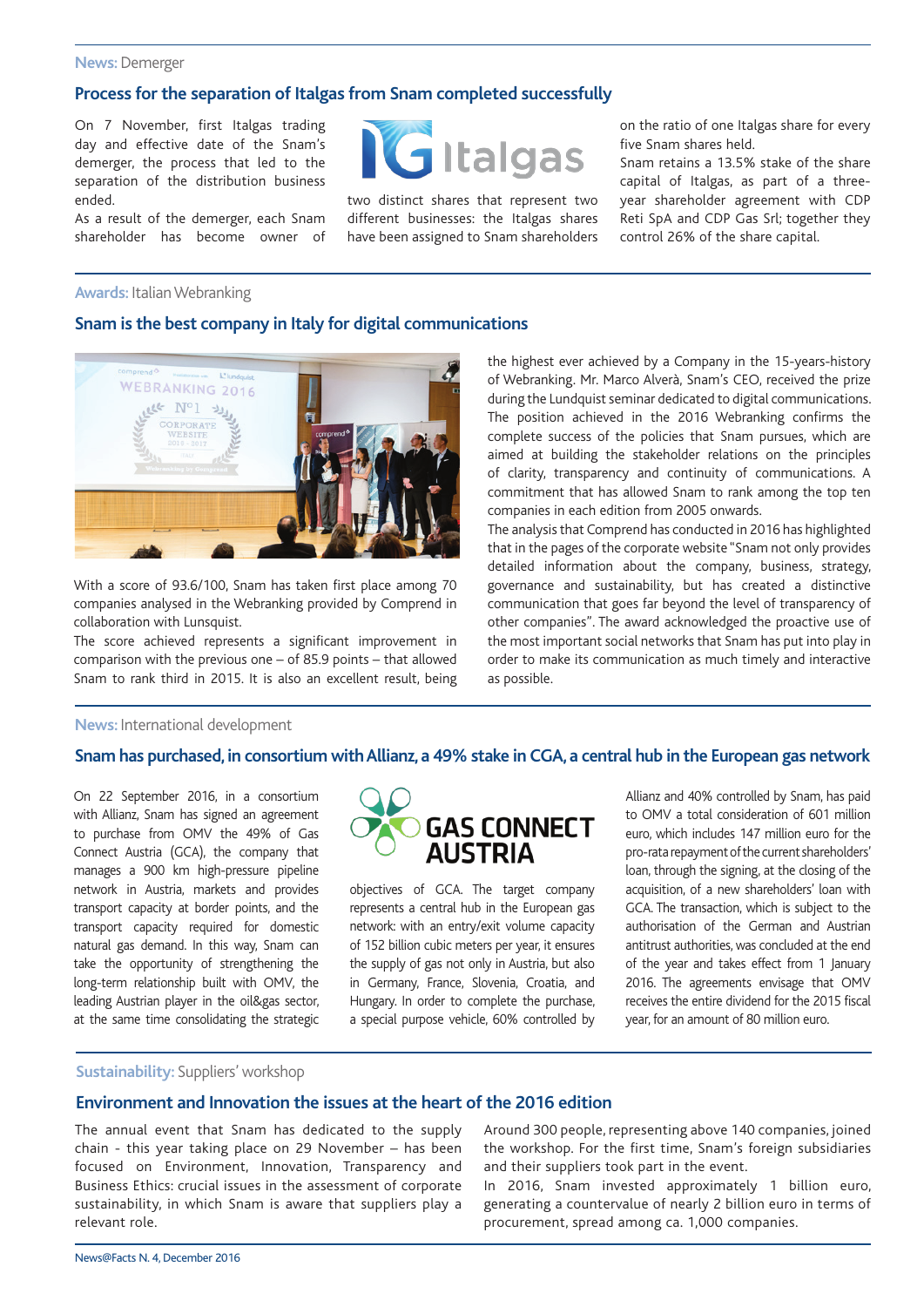#### **Snam and the financial markets**

#### **BROKERS' RECOMMENDATIONS**

**Stock price performance (4 JANUARY 2016 – 30 december 2016)**

STOCK PRICE (CLOSING PRICE OF 30 december 2016 = 3.92 EURO) COMPARED WITH SECTOR AND MARKET INDEX (BASE 4 JAN. 2016 =100).



In line with the whole sector of European utilities, in the second half of the year 2016 Snam shares were penalised by the rise in bond yields, which result in higher rates at which the market discounts future cash flows, putting pressure on the stock evaluation.

The stock recovered just in the late weeks of 2016, achieving a -1.8% performance compared to 31 December 2015. Anyway, Snam outperformed the sector index that in 2016 decreased by 8.9%. Also the FTSEMIB index has shown a significant recovery in late November and in the first week of December, thanks to which it could regain pre-Brexit levels.

The performance of the Italian blue chips' index also reflects the significant increase in the price of the Eni shares, following the Opec deal reached on 30 November to curtail oil production.

In particular, the index benefits from the driving role of the entire banking sector that heavily weighs on the index by market capitalisation.

Banking stocks were oversold in the days before the constitutional referendum, also through short selling, but they were at the heart of significant purchases in the trading days following 4 December 2016. Banks' stock prices positively discount certain measures in place to enhance the solidity of the institutions with the highest exposure to NPLs' risks.

They also significantly benefit from the ECB's decision, announced of 8 December 2016, to extend the QE programme until at least December 2017.



Overall, the picture of analyst recommendations improved compared to the last newsletter, issued on 16 September 2016: the number of Hold/Neutral ratings moved from 14 to 12, while the number of Add/Buy ratings rose from 3 to 5.

At this stage, the analysis of consensus target price has less significance, as 15 brokers out of 27 covering the Snam stock have the same target price that they had before the completion of the Italgas separation.

#### **SNAM AND THE STOCK EXCHANGE**

**OFFICIAL LISTING MARKET** > BORSA ITALIANA EQUITY MARKET **TYPE OF SHARES** > ORDINARY SHARES **INDEX MEMBERSHIP** > FTSEMIB / FTSE ALL-SHARE / EURO STOXX / EURO STOXX LITILITY / STOXX ELIROPE 600 **ETHICAL INDEX MEMBERSHIP** > FTSE4GOOD / ETHIBEL / CAPITAL PARTNERS / DOW JONES SUSTAINABILITY WORLD/ STOXX GLOBAL ESG LEADERS INDICES / VIGEO WORLD 12O / VIGEO EUROPE 120 / GC100 / CDLI / MSCI GLOBAL SUSTAINABILITY INDEX **CREDIT RATINGS** > S&P'S: BBB; MOODY'S: BAA1; FITCHRATINGS: BBB+ **CODES ISIN** > IT0003153415 **REUTERS** > SRG.MI **BLOOMBERG** > SRG IM **HIGH (365 DD)** > € 4.46 – 30 MARCH 2016 **LOW (365 DD)** > € 3.43 - 28 november 2015 **LAST DIVIDEND PAID (FISCAL YEAR 2014)** > € 0.25- 25 MAY 2016 **TOTAL N. OF SHARES OF THE SHARE CAPITAL** > 3,500,638,294 **MKT CAP (BILLION EURO)** > 13.73

**CDP** 

**CLIMATE** 

**News:** Sustainability

#### **Snam in the CDP "A List" for corporate actions in response to climate change**

In late October 2016, for the fourth year in a row Snam has been awarded by CDP (formerly known as the Carbon Disclosure Project) as corporate leader at the highest level of excellence for strategies and initiatives pursued to fight climate change.

This year Snam has also been included in the "A List", i.e. among the group of companies with the highest scores according to the CDP assessment model. In 2016 only 193 companies globally succeeded in entering the "A List", i.e. 9% of those

participating to the assessment. CDP is a non-profit organisation that

runs a global disclosure system aimed at measuring and managing the environmental

impact of companies, cities, states and regions. Over time, CDP has built the most comprehensive collection of reported environmental data in the world. Institutional investors and environmental policy-makers use the CDP analysis to take their decisions on the back of such an exhaustive set of information and assessment.



**Focus:** Regulatory framework

#### **2017 allowed revenues in the transport business approved**

On 17 November 2016, through resolution no.669/2016, the Regulatory Authority for Electricity Gas and Water has approved the allowed revenues for the transport, dispatching and metering service for the year 2017. Such revenues have been set at 1,880 million euro. RAB for the natural gas transport, dispatching and metering business is 15.0 billion euro.